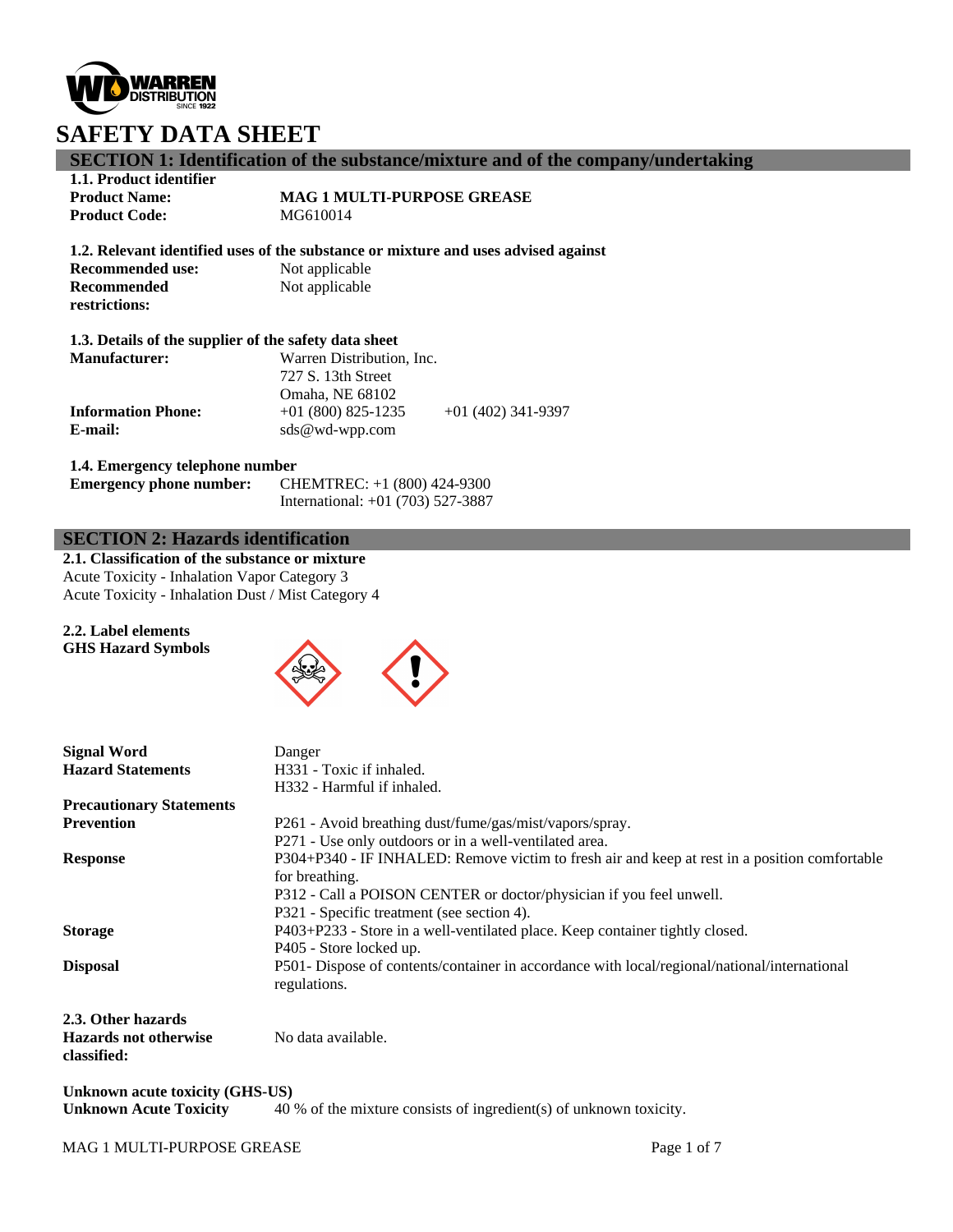**(Gas):**

**Unknown Acute Toxicity (Dust/Mist):** 40 % of the mixture consists of ingredient(s) of unknown toxicity.

| <b>SECTION 3: Composition/information on ingredients</b> |           |            |                           |
|----------------------------------------------------------|-----------|------------|---------------------------|
| Chemical Name                                            | $\%$      | CAS#       | <b>GHS</b> Classification |
| Petroleum distillates, hydrotreated heavy paraffinic     | $10 - 30$ | 64742-54-7 | Acute Tox. $4$ ; H332     |
|                                                          |           |            | Acute Tox. 3; H331        |
| Petroleum distillates, solvent-refined heavy paraffinic  | $10 - 30$ | 64741-88-4 | Acute Tox. $4$ ; H332     |
|                                                          |           |            | Acute Tox. 3: H331        |
|                                                          |           |            |                           |

Components not listed are not physical or health hazards as defined in 29 CFR 1910.1200 (Hazard Communication Standard).

| <b>SECTION 4: First aid measures</b>                                            |                                                                                                                                  |  |  |
|---------------------------------------------------------------------------------|----------------------------------------------------------------------------------------------------------------------------------|--|--|
| 4.1. Description of first aid measures                                          |                                                                                                                                  |  |  |
| <b>Inhalation</b>                                                               | Remove to fresh air. If breathing is difficult, have a trained individual administer oxygen.                                     |  |  |
| Eyes                                                                            | Use eye wash to remove a chemical from the eye. Flush the affected eye for at least fifteen minutes.                             |  |  |
|                                                                                 | Tilt the head to prevent chemical from transferring to the uncontaminated eye. Seek medical<br>attention if irritation persists. |  |  |
| <b>Skin Contact</b>                                                             | Wash with soap and water. Get medical attention if irritation develops or persists. Seek medical<br>advice if symptoms persist.  |  |  |
| <b>Ingestion</b>                                                                | Seek medical attention immediately or call the Poison control center. Do not induce vomiting. If                                 |  |  |
|                                                                                 | patient is fully conscious, give up to two glasses of water. Provide medical care provider with this                             |  |  |
|                                                                                 | SDS.                                                                                                                             |  |  |
| 4.2. Most important symptoms and effects, both acute and delayed                |                                                                                                                                  |  |  |
| <b>Symptoms</b>                                                                 | Not determined                                                                                                                   |  |  |
| 4.3. Indication of any immediate medical attention and special treatment needed |                                                                                                                                  |  |  |
| <b>Note to Doctor</b>                                                           | Aspiration during swallowing or vomiting may severely damage the lungs. If evacuation of stomach                                 |  |  |
|                                                                                 | contents is necessary, use method least likely to cause aspiration.                                                              |  |  |

| <b>SECTION 5: Firefighting measures</b>                    |                                                                                                           |  |  |
|------------------------------------------------------------|-----------------------------------------------------------------------------------------------------------|--|--|
| 5.1. Extinguishing media                                   |                                                                                                           |  |  |
| <b>Suitable and Unsuitable</b>                             | Use alcohol resistant foam, carbon dioxide, or dry chemical when fighting fires. Water or foam may        |  |  |
| <b>Extinguishing Media:</b>                                | cause frothing if liquid is burning but it still may be a useful extinguishing agent if carefully applied |  |  |
|                                                            | to the surface of the fire. Do not direct a stream of water into the hot burning liquid.                  |  |  |
| 5.2. Special hazards arising from the substance or mixture |                                                                                                           |  |  |
| <b>Fire and/or Explosion</b>                               | Material may be ignited only if preheated to temperatures above the high flash point, for example in      |  |  |
| <b>Hazards</b>                                             | a fire.                                                                                                   |  |  |
| 5.3. Advice for firefighters                               |                                                                                                           |  |  |
| <b>Fire Fighting Methods and</b>                           | Do not enter fire area without proper protection including self-contained breathing apparatus and         |  |  |
| <b>Protection</b>                                          | full protective equipment. Use methods for the surrounding fire.                                          |  |  |
| <b>Hazardous Combustion</b>                                | Carbon monoxide, Smoke                                                                                    |  |  |
| <b>Products</b>                                            |                                                                                                           |  |  |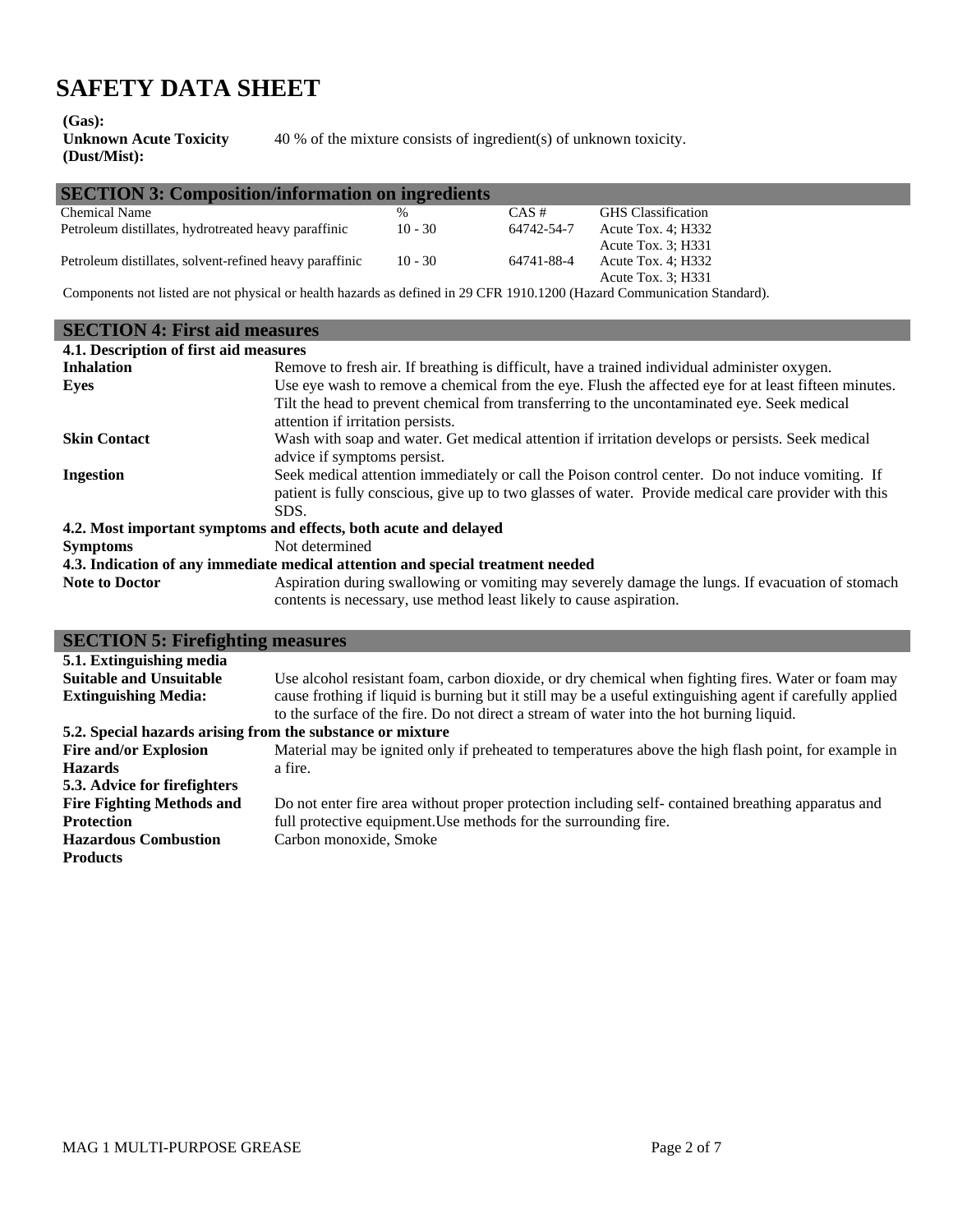### **SECTION 6: Accidental release measures**

**6.1. Personal precautions, protective equipment and emergency procedures**

**General Measures:** No health affects expected from the clean up of this material if contact can be avoided. Follow personal protective equipment recommendations found in Section 8 of this SDS.

#### **6.2. Environmental precautions**

Do not flush to sewer.

Avoid runoff into storm sewers and ditches that lead to waterways.

Remove from water surface by skimming or with suitable absorbents. Do not use dispersants.

Avoid runoff into storm sewers and ditches that lead to waterways.

### **6.3. Methods and material for containment and cleaning up**

**Methods for cleaning up:** No special spill clean up considerations. Collect and discard in regular trash.

{EMSFORM\_06GHS\_CLEAN}

**6.4. Reference to other sections**

Follow all protective equipment recommendations provided in Section 8.

### **SECTION 7: Handling and storage**

#### **7.1. Precautions for safe handling**

Mildly irritating material. Avoid unnecessary exposure.

**7.2. Conditions for safe storage, including any incompatibilities**

Store in a cool dry place. Isolate from incompatible materials.

**Incompatible materials**

See Section 10.

**7.3. Specific end use(s)**

Not applicable

#### **SECTION 8: Exposure controls/personal protection**

| 8.1. Control parameters       |                                                                                                                                                                                                                                                                           |                   |  |
|-------------------------------|---------------------------------------------------------------------------------------------------------------------------------------------------------------------------------------------------------------------------------------------------------------------------|-------------------|--|
| <b>Chemical Name</b>          | <b>Occupational Exposure Limits</b>                                                                                                                                                                                                                                       | <b>Value</b>      |  |
| Oil mist, mineral             | <b>OSHA PEL</b>                                                                                                                                                                                                                                                           | $5 \text{ mg/m}$  |  |
| Oil mist, mineral             | <b>OSHA PEL</b>                                                                                                                                                                                                                                                           | $5 \text{ mg/m}$  |  |
| Oil mist, mineral             | <b>OSHA PEL</b>                                                                                                                                                                                                                                                           | $5 \text{ mg/m}$  |  |
| Oil mist, mineral             | <b>OSHA PEL</b>                                                                                                                                                                                                                                                           | $5 \text{ mg/m}$  |  |
| Oil mist, mineral             | <b>ACGIH TLV-TWA</b>                                                                                                                                                                                                                                                      | $5 \text{ mg/m}$  |  |
| Oil mist, mineral             | <b>ACGIH TLV-TWA</b>                                                                                                                                                                                                                                                      | $5 \text{ mg/m}$  |  |
| Oil mist, mineral             | <b>ACGIH TLV-TWA</b>                                                                                                                                                                                                                                                      | $5 \text{ mg/m}$  |  |
| Oil mist, mineral             | <b>ACGIH TLV-TWA</b>                                                                                                                                                                                                                                                      | $5 \text{ mg/m}$  |  |
| Oil mist, mineral             | <b>ACGIH STEL</b>                                                                                                                                                                                                                                                         | $10 \text{ mg/m}$ |  |
| Oil mist, mineral             | <b>ACGIH STEL</b>                                                                                                                                                                                                                                                         | $10 \text{ mg/m}$ |  |
| Oil mist, mineral             | <b>ACGIH STEL</b>                                                                                                                                                                                                                                                         | $10 \text{ mg/m}$ |  |
| Oil mist, mineral             | <b>ACGIH STEL</b>                                                                                                                                                                                                                                                         | $10 \text{ mg/m}$ |  |
| None.                         | <b>IDLH</b>                                                                                                                                                                                                                                                               |                   |  |
| None.                         | <b>OSHA PEL-Skin Notation</b>                                                                                                                                                                                                                                             |                   |  |
| 8.2. Exposure controls        |                                                                                                                                                                                                                                                                           |                   |  |
| <b>Engineering Measures</b>   | Use local exhaust ventilation or other engineering controls to minimize exposures and maintain<br>operator comfort.                                                                                                                                                       |                   |  |
| <b>Respiratory Protection</b> | Respiratory protection may be required to avoid overexposure when handling this product. Gene<br>or local exhaust ventilation is the preferred means of protection. Use a respirator if general room<br>ventilation is not available or sufficient to eliminate symptoms. |                   |  |

**Respirator Type(s)** None required where adequate ventilation is provided. If airborne concentrations are above the applicable exposure limits, use NIOSH/MSHA approved respiratory protection.

**Eye Protection** No special requirements under normal industrial use. **Skin Protection** Where use can result in skin contact, practice good personal hygiene and wear impervious gloves. Wash hands and other exposed areas with mild soap and water before eating, drinking, and when leaving work.

this product. General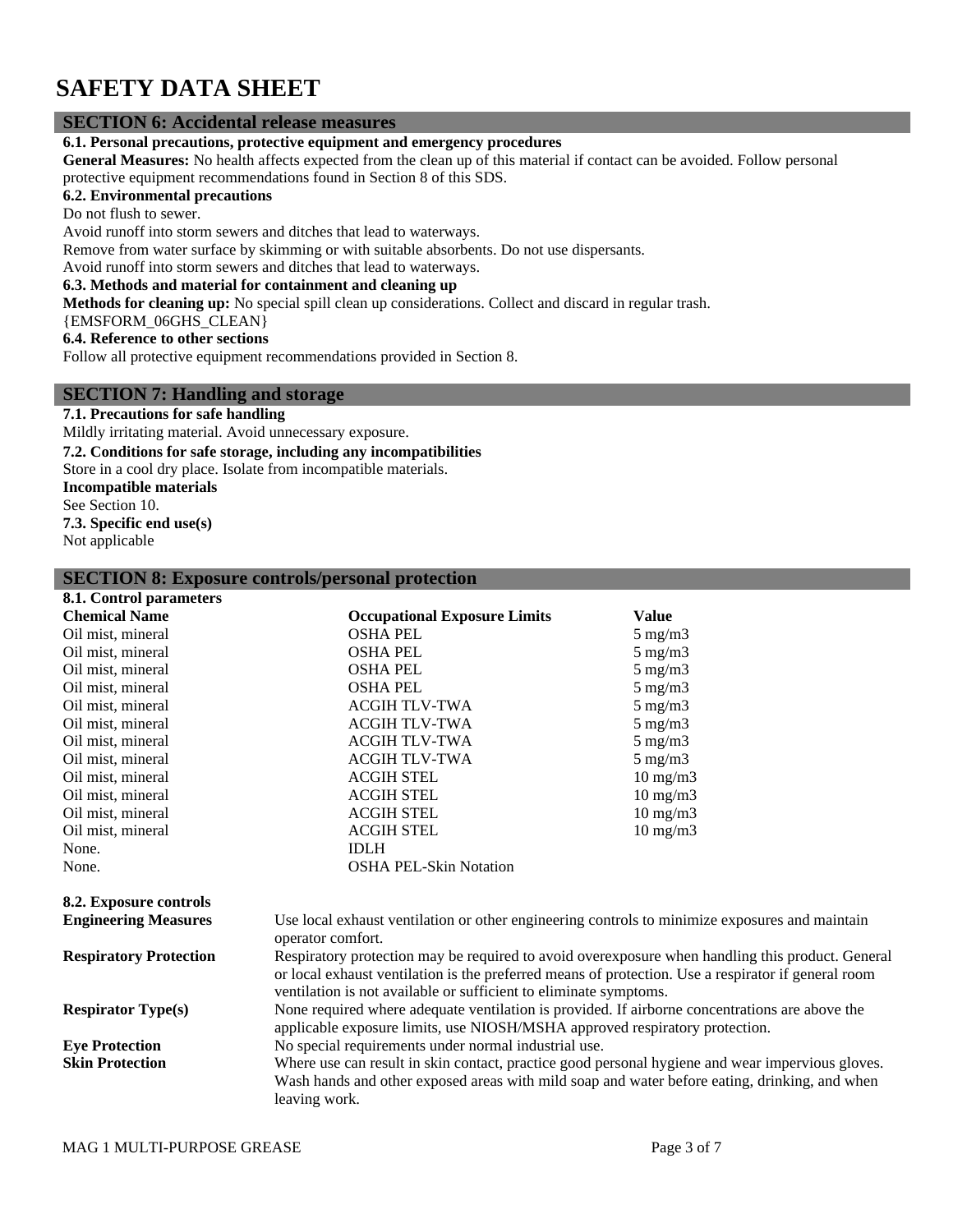**8.2. Exposure controls**

**Gloves** Nitrile, Neoprene

| <b>SECTION 9: Physical and chemical properties</b>         |                 |
|------------------------------------------------------------|-----------------|
| 9.1. Information on basic physical and chemical properties |                 |
| <b>Physical State</b>                                      | Solid           |
| Color                                                      | Amber           |
| Odor                                                       | Moderate        |
| <b>Odor threshold</b>                                      | Not determined  |
| pH                                                         | Not determined  |
| <b>Freezing point</b>                                      | Not determined  |
| <b>Boiling Point</b>                                       | Not determined  |
| <b>Flash Point</b>                                         | 224             |
| <b>Flash Point Method</b>                                  | COC             |
| <b>Evaporation Rate</b>                                    | Not determined  |
| <b>Upper Flammable/Explosive</b>                           | Not established |
| Limit, $\%$ in air                                         |                 |
| <b>Lower Flammable/Explosive</b>                           | Not established |
| Limit, % in air                                            |                 |
| Flammability (solid, gas)                                  | Not applicable  |
| Vapor pressure                                             | < 0.20          |
| <b>Vapor Density</b>                                       | 5.00            |
| <b>Relative Density</b>                                    | 0.9             |
| <b>Solubility in Water</b>                                 | Insoluble       |
| <b>Octanol/Water Partition</b>                             | Not determined  |
| Coefficient                                                |                 |
| <b>Autoignition Temperature</b>                            | Not determined  |
| <b>Decomposition Temperature</b>                           | Not determined  |
| 9.2. Other information                                     |                 |
| Volatiles, % by weight                                     | 0.000000        |
|                                                            |                 |

# **SECTION 10: Stability and reactivity**

| 10.1. Reactivity               | No data available.                                                                                  |
|--------------------------------|-----------------------------------------------------------------------------------------------------|
| 10.2. Chemical stability       | Stable under normal conditions.                                                                     |
| 10.3. Possibility of hazardous | Hazardous polymerization will not occur.                                                            |
| reactions                      |                                                                                                     |
| 10.4. Conditions to avoid      | Temperatures above the high flash point of this combustible material in combination with sparks,    |
|                                | open flames, or other sources of ignition. Moisture (will lead to product performance degradation). |
| 10.5. Incompatible materials   | Strong oxidizing agents                                                                             |
| 10.6. Hazardous                | Carbon monoxide, Smoke, Carbon monoxide, sulfur oxides, aldehydes, and other petroleum              |
| decomposition products         | decomposition products in the case of incomplete combustion. Oxides of nitrogen, phosphorus,        |
|                                | calcium, copper, magnesium, sodium, and hydrogen sulfide may also be present.                       |

## **SECTION 11: Toxicological information**

| 11.1. Information on toxicological effects |                                                                                                     |
|--------------------------------------------|-----------------------------------------------------------------------------------------------------|
| <b>Ingestion Toxicity</b>                  | Although this product has a low order of acute oral toxicity, aspiration of minute amounts into the |
|                                            | lungs during ingestion or vomiting may cause mild to severe pulmonary injury and possibly           |
|                                            | death. Estimated to be $2.0 - 5.0$ g/kg.                                                            |
| <b>Skin Contact</b>                        | This material is likely to be slightly irritating to skin based on animal data.Can cause minor skin |
|                                            | irritation, defatting, and dermatitis.                                                              |
| Absorption                                 | Likely to be practically non-toxic based on animal data.                                            |
| <b>Inhalation Toxicity</b>                 | Harmful! Can cause systemic damage (see "Target Organs"). Likely to be practically non-toxic        |
|                                            | based on animal data.                                                                               |
| <b>Eve Contact</b>                         | This material is likely to be non-irritating to eyes based on animal data. No hazard in normal      |
|                                            | industrial use.                                                                                     |
|                                            |                                                                                                     |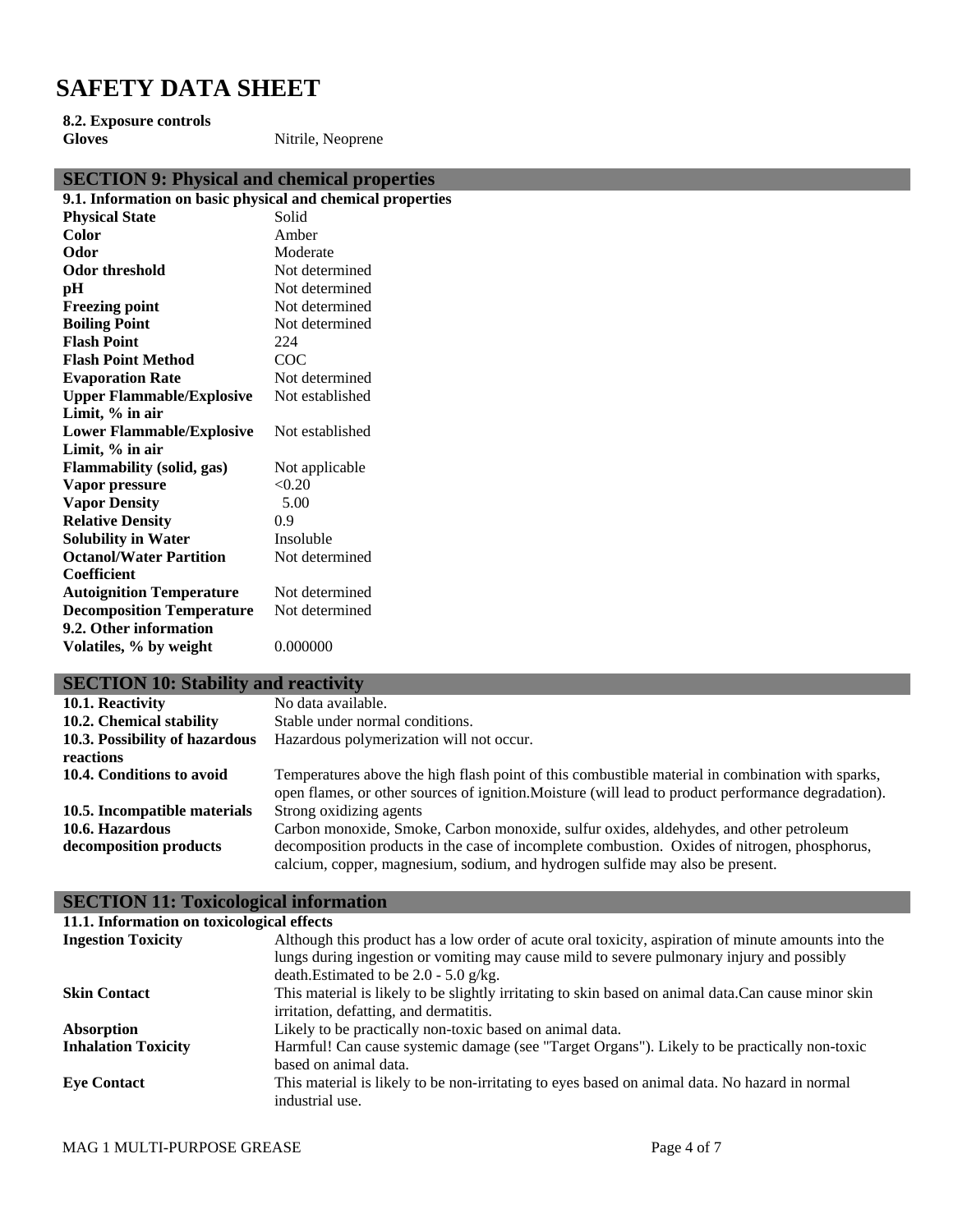## **SECTION 11: Toxicological information**

| <b>Sensitization</b>                                     | Non-hazardous under Respiratory Sensitization category. No data available to indicate product or<br>components may be a skin sensitizer.                                                      |
|----------------------------------------------------------|-----------------------------------------------------------------------------------------------------------------------------------------------------------------------------------------------|
| <b>Mutagenicity</b>                                      | No data available to indicate product or any components present at greater than 0.1% is mutagenic<br>or genotoxic.                                                                            |
| Carcinogenicity                                          | Not expected to cause cancer. This product meets the IP-346 criteria of $\langle 3\% \rangle$ PAH's and is not<br>considered a carcinogen by the International Agency for Research on Cancer. |
| <b>Reproductive and</b><br><b>Developmental Toxicity</b> | No data available to indicate product or any components present at greater than 0.1% may cause<br>birth defects.                                                                              |
| Specific target organ<br>toxicity-Single exposure        | Non-hazardous under Specific Target Organ Systemic Toxicity Single Exposure category.                                                                                                         |
| Specific target organ<br>toxicity-Repeated exposure      | Non-hazardous under Specific Target Organ Systemic Toxicity Repeated Exposure category.                                                                                                       |
| <b>Aspiration toxicity</b><br><b>Other information</b>   | Non-hazardous under Aspiration category.<br>No data available.                                                                                                                                |

#### **Agents Classified by IARC Monographs**

| Not applicable | IARC Group 1  |
|----------------|---------------|
| Not applicable | IARC Group 2A |
| Not applicable | IARC Group 2B |

### **National Toxicity Program (NTP) Status**

| Not applicable | Known Human Carcinogen                          |
|----------------|-------------------------------------------------|
| Not applicable | Reasonably Anticipated To Be A Human Carcinogen |

### **SECTION 12: Ecological information**

**12.1. Toxicity Acute Aquatic ecotoxicity:** Non-hazardous under Aquatic Acute Environment category. **Chronic Aquatic ecotoxicity:** Non-hazardous under Aquatic Chronic Environment category. **12.2. Persistence and degradability** Biodegrades slowly. **12.3. Bioaccumulative potential** Bioconcentration may occur. **12.4. Mobility in soil** This material is expected to have essentially no mobility in soil. It absorbs strongly to most soil types. **12.5. Results of PBT and vPvB assessment** No data available. **12.6. Other adverse effects** Not determined

### **SECTION 13: Disposal considerations**

**13.1. Waste treatment methods Disposal Methods** Dispose of according to Federal, State, Local, or Provincial regulations. Recycle used oil. **Waste Disposal Code(s) Waste Description for Spent Product** Spent or discarded material is non-hazardous according to environmental regulations. **Contaminated packaging:** Recycle containers whenever possible. Recycle containers whenever possible. Recycle containers whenever possible. Recycle containers whenever possible.

### **SECTION 14: Transport information**

**DOT Basic** Not classified as hazardous for transport (DOT, TDG, IMO/IMDG, IATA/ICAO).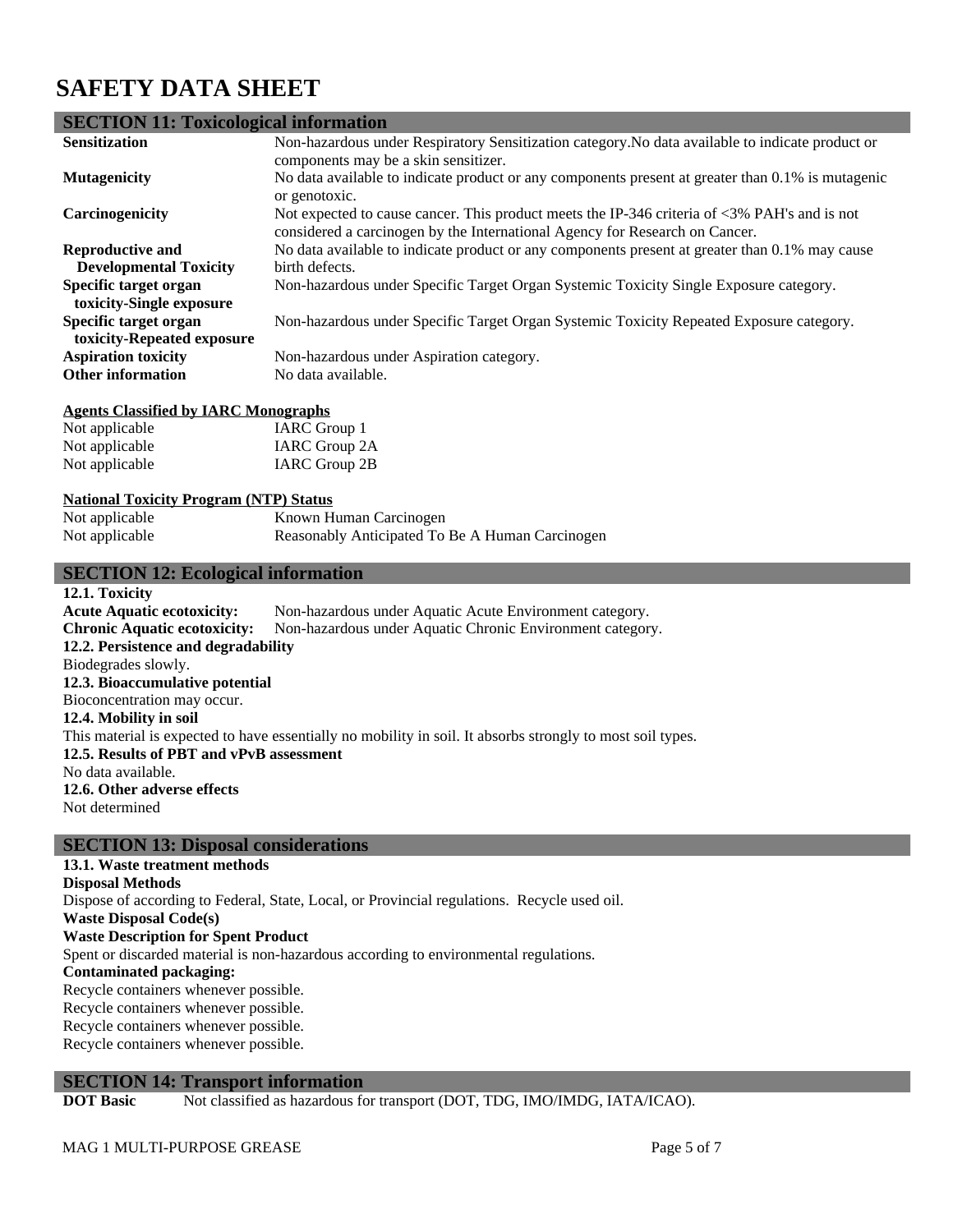# **SECTION 14: Transport information**

## **Description**

| <b>SECTION 15: Regulatory information</b>                                                             |                                                                                                                                                                   |                               |                      |            |               |
|-------------------------------------------------------------------------------------------------------|-------------------------------------------------------------------------------------------------------------------------------------------------------------------|-------------------------------|----------------------|------------|---------------|
| <b>Chemical Inventories</b><br><b>TSCA Status</b><br><b>U.S. State Restrictions:</b><br><b>WHMIS:</b> | All components of this material are on the US TSCA Inventory or are exempt.<br>Not applicable<br>Uncontrolled product according to WHMIS classification criteria. |                               |                      |            |               |
| <b>Chemical Name</b><br>None.                                                                         | <b>Regulation</b><br><b>CERCLA</b>                                                                                                                                |                               | CAS#                 |            | $\frac{0}{0}$ |
| None.                                                                                                 | <b>SARA 313</b>                                                                                                                                                   |                               |                      |            |               |
| None.                                                                                                 | <b>SARA EHS</b>                                                                                                                                                   |                               |                      |            |               |
| None.                                                                                                 | TSCA 12b                                                                                                                                                          |                               |                      |            |               |
| <b>U.S. State Regulations</b>                                                                         |                                                                                                                                                                   |                               |                      |            |               |
| <b>Chemical Name</b>                                                                                  | <b>Regulation</b>                                                                                                                                                 |                               | CAS#                 |            | $\frac{0}{0}$ |
| None.                                                                                                 |                                                                                                                                                                   | California Prop 65-           |                      |            |               |
|                                                                                                       | Cancer                                                                                                                                                            |                               |                      |            |               |
| None.                                                                                                 |                                                                                                                                                                   | California Prop 65- Dev.      |                      |            |               |
|                                                                                                       | Toxicity                                                                                                                                                          |                               |                      |            |               |
| None.                                                                                                 |                                                                                                                                                                   | California Prop 65-           |                      |            |               |
|                                                                                                       | Reprod -fem                                                                                                                                                       |                               |                      |            |               |
| None.                                                                                                 |                                                                                                                                                                   | California Prop 65-           |                      |            |               |
|                                                                                                       |                                                                                                                                                                   | Reprod-male                   |                      |            |               |
| None.                                                                                                 |                                                                                                                                                                   | <b>Massachusetts RTK List</b> |                      |            |               |
| None.                                                                                                 |                                                                                                                                                                   | New Jersey RTK List           |                      |            |               |
| None.                                                                                                 |                                                                                                                                                                   | Pennsylvania RTK List         |                      |            |               |
| None.                                                                                                 |                                                                                                                                                                   | Rhode Island RTK List         |                      |            |               |
| None.                                                                                                 |                                                                                                                                                                   | Minnesota Hazardous           |                      |            |               |
|                                                                                                       |                                                                                                                                                                   | Substance List                |                      |            |               |
|                                                                                                       | <b>HMIS Ratings:</b>                                                                                                                                              |                               | <b>NFPA Ratings:</b> |            |               |
|                                                                                                       | Health:                                                                                                                                                           | $\mathbf{1}$                  | Health:              | 1          |               |
|                                                                                                       | Fire:                                                                                                                                                             | 1                             | Fire:                | 1          |               |
|                                                                                                       | Reactivity:                                                                                                                                                       | $\boldsymbol{0}$              | Reactivity:          | 0          |               |
|                                                                                                       | PPE:                                                                                                                                                              | B                             |                      |            |               |
| KEY:                                                                                                  | $0$ - Least                                                                                                                                                       | 1 - Slight                    | 2 - Moderate         | $3 - High$ | $4 - Extreme$ |

# **SECTION 16: Other information**

| <b>Revision Date</b> | $4/2/2015$ 3:29:55 AM                                                                                                                                                                                              |  |  |
|----------------------|--------------------------------------------------------------------------------------------------------------------------------------------------------------------------------------------------------------------|--|--|
| <b>Supersedes:</b>   | 10/2/2014 10:25:22 AM                                                                                                                                                                                              |  |  |
| <b>References</b>    | ACGIH: American Conference of Governmental Industrial Hygienists                                                                                                                                                   |  |  |
|                      | AIHA: American Industrial Hygiene Association                                                                                                                                                                      |  |  |
|                      | CFR: Code of Federal Regulations                                                                                                                                                                                   |  |  |
|                      | DOT: United States Department of Transportation                                                                                                                                                                    |  |  |
|                      | GHS: Globally Harmonized System of Classification and Labeling of Chemicals                                                                                                                                        |  |  |
|                      | HMIS: Hazardous Materials Identification System<br>IARC: International Agency for Research on Cancer<br>IATA: International Air Transportation Association<br><b>IDLH:</b> Immediately Dangerous to Life or Health |  |  |
|                      |                                                                                                                                                                                                                    |  |  |
|                      |                                                                                                                                                                                                                    |  |  |
|                      |                                                                                                                                                                                                                    |  |  |
|                      | <b>IMDG:</b> International Maritime Dangerous Goods                                                                                                                                                                |  |  |
|                      | NFPA: National Fire Protection Association                                                                                                                                                                         |  |  |
|                      | NIOSH: National Institute for Occupational Safety and Health                                                                                                                                                       |  |  |